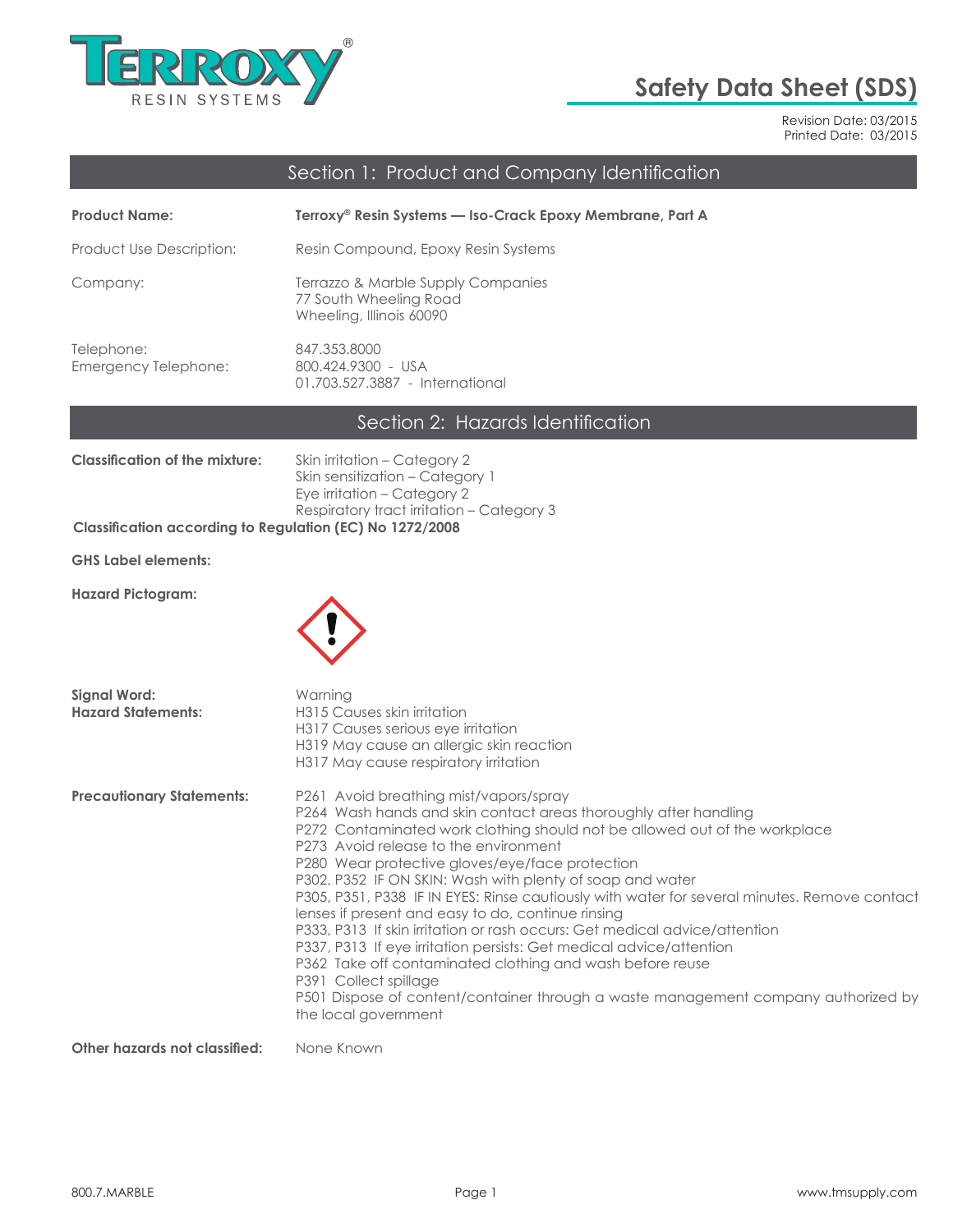# Section 3: Composition / Information on Ingredients

This product is a mixture.

| Component              | CAS#        | Amount          |                                                                                            |
|------------------------|-------------|-----------------|--------------------------------------------------------------------------------------------|
| Epoxy Resin            | 25068-38-6  | $55.0 - 75.0\%$ | Substances listed are present in                                                           |
| Calcium Carbonate      | 1317-65-3   | $15.0 - 25.0\%$ | concentration of 1% or greater, or 0.1%                                                    |
| <b>Glycidyl Ether</b>  | 68609-97-2  | $10.0 - 20.0\%$ | If cited as a potential Carcinogen in the                                                  |
| Silicon Dioxide, Fumed | 112945-52-5 | $0.5 - 1.5\%$   | OSHA Hazards communication Standard.                                                       |
| Titanium Dioxide       | 13463-67-7  | $0.0 - 4.0\%$   | Where proprietary ingredient is listed, the<br>identity is available as provided in 29 CFR |
| Crystalline Silica     | 14808-60-7  | $0.0 - 0.3\%$   | 1910.1200.                                                                                 |

N/E - Not Established

ALL ingredients are registered on TSCA

The remaining components are trade secret.

| Section 4: First Aid Measures |                                                                                                                                                                                                                                          |  |  |
|-------------------------------|------------------------------------------------------------------------------------------------------------------------------------------------------------------------------------------------------------------------------------------|--|--|
| <b>General advice:</b>        | Seek medical advice. If breathing has stopped or is labored, give assisted respirations.<br>Supplemental oxygen may be indicated. If the heart has stopped, trained personnel should<br>begin cardiopulmonary resuscitation immediately. |  |  |
| Eye contact:                  | Flush eyes with plenty of water for at least 15 minutes retracting eyelids often. Tilt the head<br>to prevent chemical from transferring to the uncontaminated eye. Get immediate medical<br>attention.                                  |  |  |
| Skin contact:                 | Wash with soap and water. Remove contaminated clothing and launder. Get immediate<br>medical attention if irritation develops or persists.                                                                                               |  |  |
| Ingestion:                    | Do not induce vomiting. Seek medical attention immediately. Drink two glasses of water of<br>milk to dilute. do not give anything by mouth to an unconscious person. Induced vomiting                                                    |  |  |

milk to dilute. do not give anything by mouth to an unconscious person. Induced vomiting may lead to aspiration of material into the lungs potentially causing chemical pneumonitis that may be fatal.

**Inhalation:** Move to fresh air. Call a physician if symptoms persist.

### Section 5: Fire Fighting Measures

| Flash Point :                                            | Not Applicable                                                                                                              |
|----------------------------------------------------------|-----------------------------------------------------------------------------------------------------------------------------|
| <b>Autoignition Temperature:</b>                         | Not Established                                                                                                             |
| <b>Lower Explosive Limit (% in air):</b> Not Established |                                                                                                                             |
| <b>Upper Explosive Limit (% in air):</b> Not Established |                                                                                                                             |
| <b>Extinguishing Media:</b>                              | Use water spray, foam, dry chemical or carbon dioxide                                                                       |
| <b>Unusual Fire &amp;</b>                                |                                                                                                                             |
| <b>Explosion Hazards:</b>                                | Material will burn in a fire.                                                                                               |
| <b>Special Fire Fighting</b>                             |                                                                                                                             |
| Instructions:                                            | Persons exposed to products of combustion should wear self-containing breathing apparatus<br>and full protective equipment. |
| <b>Hazardous Combustion</b>                              |                                                                                                                             |
| Products:                                                | Carbon dioxode, Carbon monoxide                                                                                             |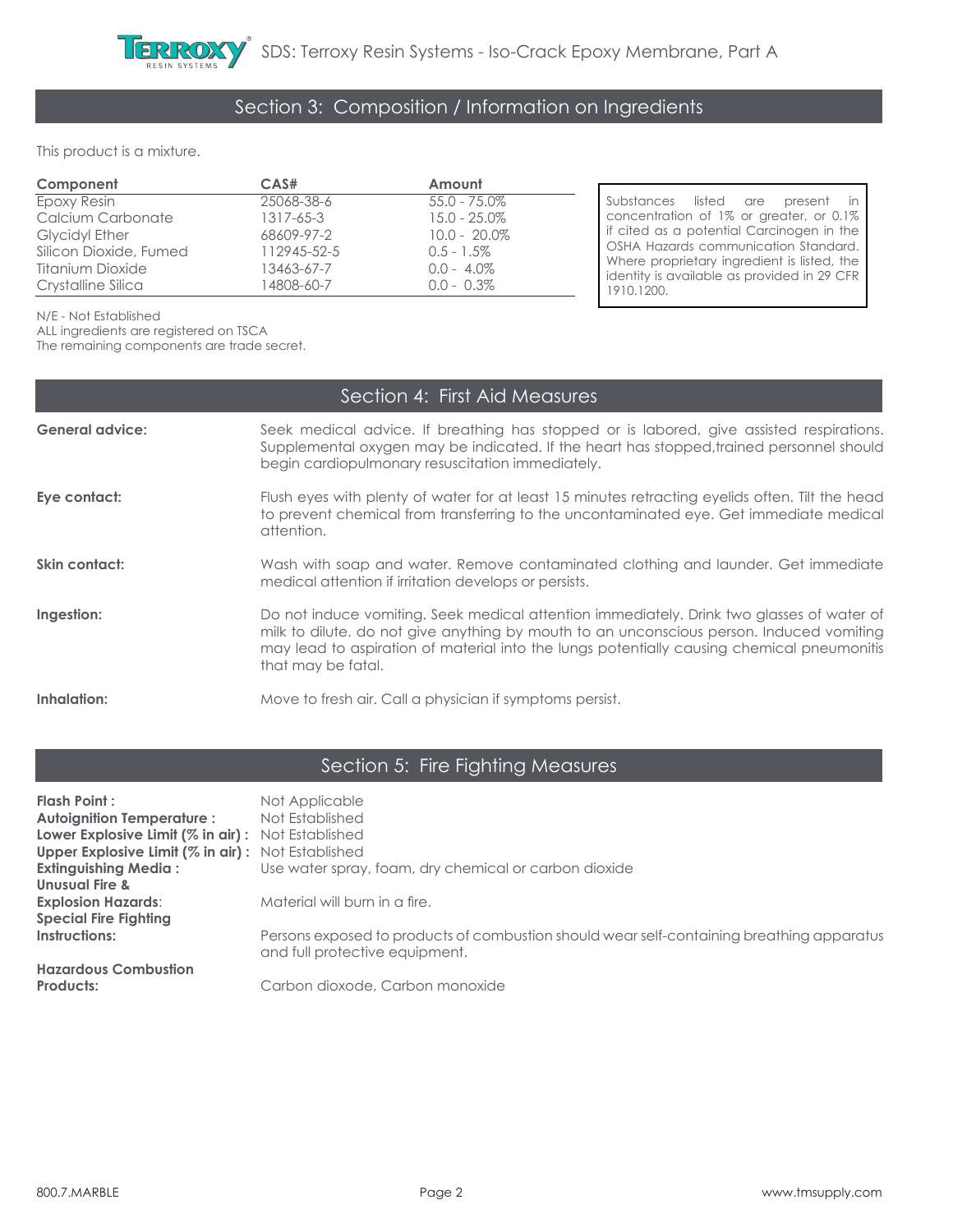

| Section 6: Accidental Release Measures |                                                                                                                                                                                                                                                                                                                                                             |  |  |
|----------------------------------------|-------------------------------------------------------------------------------------------------------------------------------------------------------------------------------------------------------------------------------------------------------------------------------------------------------------------------------------------------------------|--|--|
| <b>Special Protection:</b>             | Exposure to the spilled material may be irritating or harmful. Follow personal protective<br>equipment recommendations found in Section 8 of this MSDS. Additional precautions may<br>be necessary based on special circumstances created by the spill including; the material<br>spilled, the quantity of the spill, the area in which the spill occurred. |  |  |
| Clean-up:                              | Dike if necessary, contain material with inert absorbent and transfer to containers for disposal.<br>Keep spilled product out of sewers, watersheds, or water systems.                                                                                                                                                                                      |  |  |

#### **Transport Emergency Phone Number: (CHEMTREC) 1-800-424-9300**

### Section 7: Handling and Storage

| Handling: | Avoid contact with eyes. Avoid contact with skin and eyes. Adhere to work practice rules |
|-----------|------------------------------------------------------------------------------------------|
|           | established by government regulations. Use personal protective equipment. When using, do |
|           | not eat, drink or smoke.                                                                 |
| Storage:  | Store in a cool dry place                                                                |

#### Section 8: Exposure Controls / Personal Protection

### **Personal Protective Equipment:**

| <b>Respiratory Protection:</b>   | Not required for properly ventilated areas. If vapor or mist is generated and the occupational<br>exposure limit is exceeded, use appropriate NIOSH/MSHA approved self contained breathing<br>equipment or a full face respirator. Respirators should be selected by and used following<br>requirements found in OSHA's respirator standards (29 CFR 1910.134). Not required for properly<br>ventilated areas. |                                                                                      |                          |
|----------------------------------|----------------------------------------------------------------------------------------------------------------------------------------------------------------------------------------------------------------------------------------------------------------------------------------------------------------------------------------------------------------------------------------------------------------|--------------------------------------------------------------------------------------|--------------------------|
| <b>Ventilation:</b>              |                                                                                                                                                                                                                                                                                                                                                                                                                | Mechanical ventilation required if TLV is expected to be exceeded in confined areas. |                          |
| <b>Hand Protection:</b>          | Recommend wearing disposable latex or nitrile gloves when mixing to protect against<br>incidental contact. If continuous contact is expected, recommend butyl rubber gloves be<br>worn.                                                                                                                                                                                                                        |                                                                                      |                          |
| <b>Eye Protection:</b>           | Wear safety glasses with side shields or safety goggles when handling this product. Additionally,<br>wear a face shield when the possibility of splashing liquid exists. Do not wear contact lens.<br>Have an eye wash station available.                                                                                                                                                                      |                                                                                      |                          |
| <b>Skin and Body Protection:</b> | Prevent contact with this product. Long sleeve shirts and trouser without cuffs and/or apron<br>is recommended if splashing liquids exists. Other protective equipment may be needed<br>depending on condition use.                                                                                                                                                                                            |                                                                                      |                          |
| <b>Exposure Limit:</b>           | <b>Chemical Name</b>                                                                                                                                                                                                                                                                                                                                                                                           | OSHA PEL                                                                             | <b>ACGIHTLV</b>          |
|                                  | Epoxy Resin                                                                                                                                                                                                                                                                                                                                                                                                    | Not Established                                                                      | Not Established          |
|                                  | Calcium Carbonate                                                                                                                                                                                                                                                                                                                                                                                              | 5mg/m3 - Respirable Dust<br>15mg/m3 - Total Dust                                     | 2mg/m3 - Respirable Dust |
|                                  | <b>Titanium Dioxide</b>                                                                                                                                                                                                                                                                                                                                                                                        | 10mg/m3 - Total Dust                                                                 | 10mg/m3 - Total Dust     |

\*Unless otherwise noted, all PEL & TLV values are reported as 8 hour time time weighted averages (TWA).

The exposure limits shown here for pigments are for dust exposure. They are not known to be hazardous after blended into a liquid. Wet sanding or sufficient dry-vacuuming is suggested to eliminate airborne dust, if product is machined or ground. The only other exposure limits established for ingredients of this product apply to nuisance dusts from inert fillers. These fillers are blended into a liquid and pose no hazard as supplied.

Crystalline Silica 0.1mg/m3 - Respirable Dust 0.05mg/m3 - Respirable Dust

Silicon Dioxide, Fumed | Not Established | Not Established | Not Established Glycidyl Ether Not Established Not Established Not Established

Substances listed are present in concentration of 1% or greater, or 0.1% if cited as a potential Carcinogen in the OSHA Hazards Communication Standard. Where proprietary ingredient is listed, the identity is available as provided in 29 CFR 1910.1200.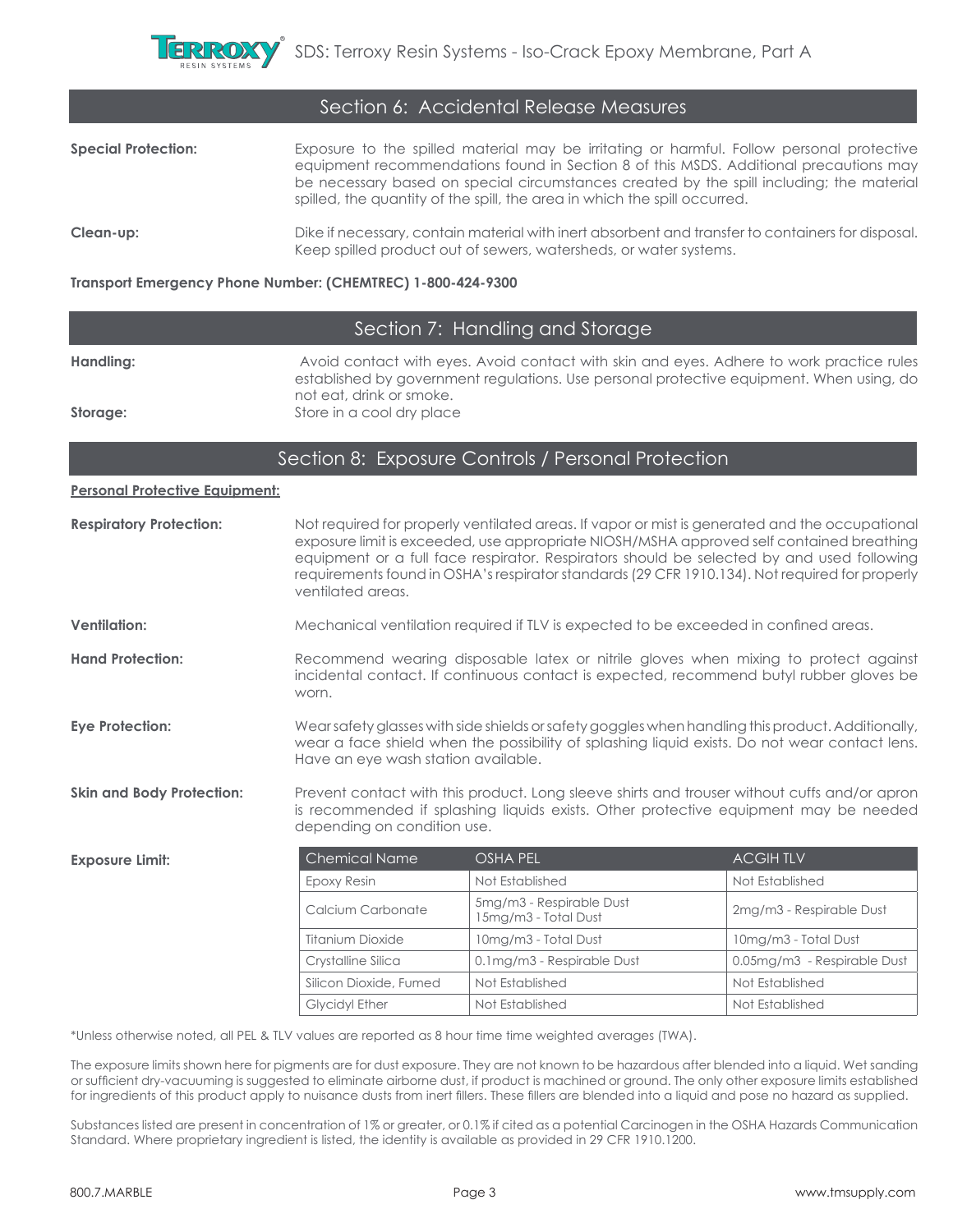

### Section 9: Physical and Chemical Properties

**Physical State:** Liquid **Odor:** Mild **Odor Threshold:** Not established **Weight Per Gallon:** 10.74 lbs. **Specific Gravity:** 1.29<br>**Solids (% by weiaht):** 100.00 Solids (% by weight): **V.O.C.** 0 g/L<br>**pH:** Not E **Boiling point/Range:** Not Established **Vapor pressure:** Not Established **Vapor density:** Heavier than air **Evaporator Rate:** Slower than N-Butyl Acetate **Octanol/Water Coefficient:** Not Established **Freezing/Melting Point:** Not Established **Solubility In Water:** Negligible

Clear / Gray **pH:** Not Established

### Section 10: Reactivity Data

**Stability :** Stable under normal conditions. **Chemical Incompatibility:** Not established.<br>**Hazardous Polymerization:** Will not occur. **Hazardous Polymerization: Hazardous Decomposition Products:** Carbon monoxide, carbon dioxide (CO2).

#### Section 11: Toxicological Information

| Chemical Name      | LD50 / LC50              |
|--------------------|--------------------------|
| Epoxy Resin        | Not Established          |
| Calcium Carbonate  | Oral LD50 Rat-6450 mg/kg |
| Titanium Dioxide   | Not Established          |
| Crystalline Silica | Not Established          |

**Toxicology Summary :** No additional health information available.

### Section 12: Ecological Information

**Overview:** No ecological information available.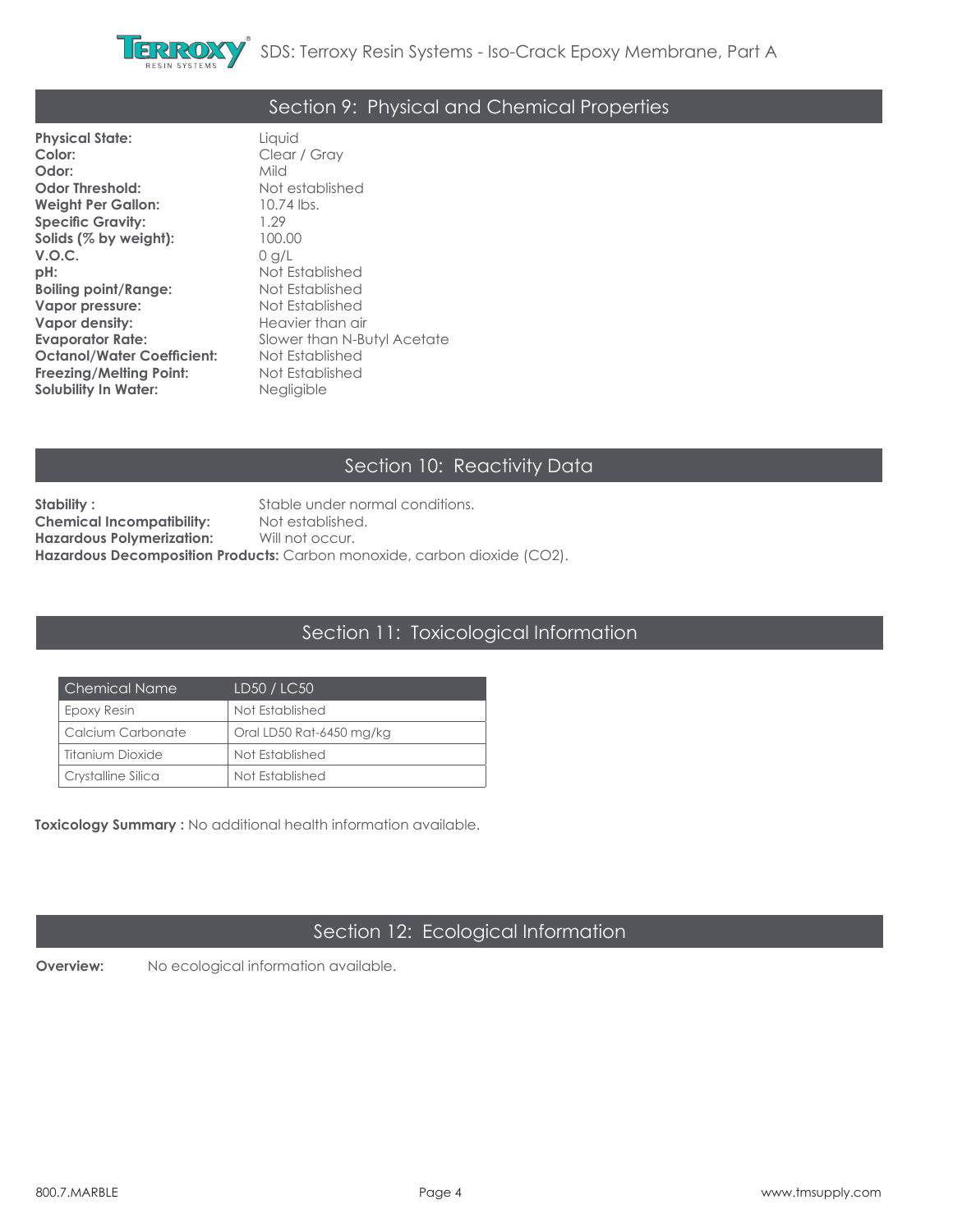

#### Section 13: Disposal Considerations

To the best of our knowledge, this product does not meet the definition of hazardous waste under the U.S. EPA Hazardous Waste Regulations 40 CFR 261. Disposal via incineration at an approved facility is recommended. Consult state, local or provincial authorities for more restrictive requirements.

#### Section 14: Transport Information

Consult Bill of Lading for transportation information **DOT:** Not Regulated **IATA: Not Regulated** 

#### Section 15: Regulatory Information

OSHA Hazard Communication Standard (29 CFR 1910.1200) Hazard Class(es)Corrosive. Sensitizer.

| Country     | Regulatory<br>List | <b>Notification</b>                                                                                                     |
|-------------|--------------------|-------------------------------------------------------------------------------------------------------------------------|
| <b>USA</b>  | <b>TSCA</b>        | This product is in compliance with the Toxic Substances Control Act's<br>Inventory requirements.                        |
| EU          | <b>EINECS</b>      | This product is in compliance with the European Inventory of Notified and Existing Chemical<br>Substances requirements. |
| Canada      | <b>DSL</b>         | This product is in compliance with the Canadian Domestic Substance List requirements.                                   |
| Australia   | <b>AICS</b>        | This product is in compliance with the Australian Inventory of Chemical<br>Sustances requirements.                      |
| Japan       | <b>ENCS</b>        | Included on Inventory                                                                                                   |
| South Korea | <b>ECL</b>         | Included on Inventory                                                                                                   |
| China       | <b>SEPA</b>        | Included on Inventory                                                                                                   |
| Philippines | <b>PICCS</b>       | Included on Inventory                                                                                                   |

This product may contain substances that are regulated for export by various government agencies (such as the Environmental Protection Agency,the Bureau of Industry and Security, or the Drug Enforcement Administration, among others).

#### **Federal Reporting**

#### **EPA SARA Title III Section 313**

Unless listed below, this product does not contain toxic chemical(s) subject to the reporting requirements of section 313 of Tile III of the

Super-fund Amendments and Reauthorization Act of 1986 (SARA) and 40 CFR part 372. EPA has advised that when a percentage range is listed the midpoint may be used to fulfill reporting obligations.

**WHMIS STATUS:** Unless listed below, This product is not controlled under the Canadian Workplace Hazardous Materials Information System.

#### **D2B D2A STATE REPORTING**

Proposition 65, The Safe Drinking Water and Toxic Enforcement Act of 1986:

Unless listed below, this product does not contain known levels of any chemical known to the State of California to cause cancer or reproductive harm.

| Chemical Name                             | $CAS \#$  | Percent       |
|-------------------------------------------|-----------|---------------|
| Quartz (Carcinogen)                       | 1408-60-7 | $0.1 - 1$     |
| Carbon black (Carcinogen)                 | 1333-86-4 | $0.01 - 0.1$  |
| Nickel (metallic) (Carcinogen)            | 7440-02-0 | $<$ l $0$ ppm |
| Epichlorohydrin (Male Reproductive Toxin) | 106-89-8  | $<$ l $0$ ppm |